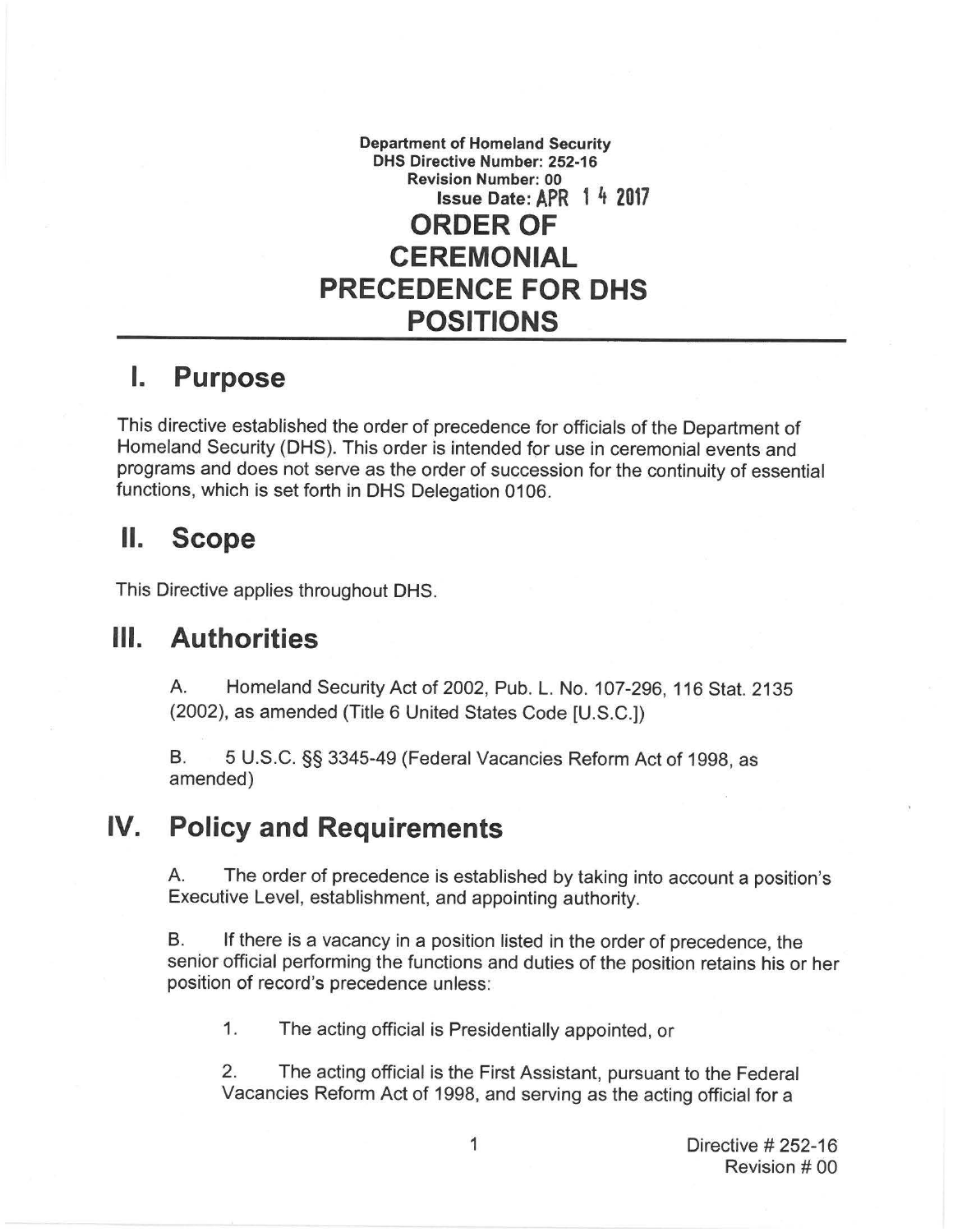Presidential appointment position by and with the advice and consent of the Senate (PAS).<br>  $\mathcal{A}^{\mu\nu}$ the Senate (PAS).

In such cases of subsection 1. and 2., official, while serving as the acting official, retains the precedence of the PAS position.

C. The honorific "The Honorable" shall only be used for those individuals who have been appointed by the President, by and with the advice and consent of the Senate. The honorific may be used for those individuals who have previously been appointed by the President, by and with the advice and consent of the Senate, or have served in an elected capacity in a State, Local, or Tribal position.

D. Guidance from the U.S. Department of State and the U.S. Department of Defense shall be used to guide protocol for diplomatic and military events.

# **V. Office of Primary Interest**

The Management Directorate is the office of primary interest for maintaining and updating this Directive.

Annex A - Order of Precedence for Heads of Named Positions Annex B – Order of Precedence for Other Positions

Acting Under Secretary for Management

*Y/JYlt* Date *)*

| Legend                                                         |    |
|----------------------------------------------------------------|----|
| Career                                                         |    |
| <b>Limited Term Appointment</b>                                |    |
| <b>Military Officer</b>                                        | М  |
| Non-Career in the Senior Executive Service (SES) or Schedule C | N  |
| <b>Presidential Appointee</b>                                  |    |
| Presidential Appointee with Senate Confirmation                |    |
| <b>Executive Level in Statute</b>                              | EX |
| <b>Senior Executive Service</b>                                | ES |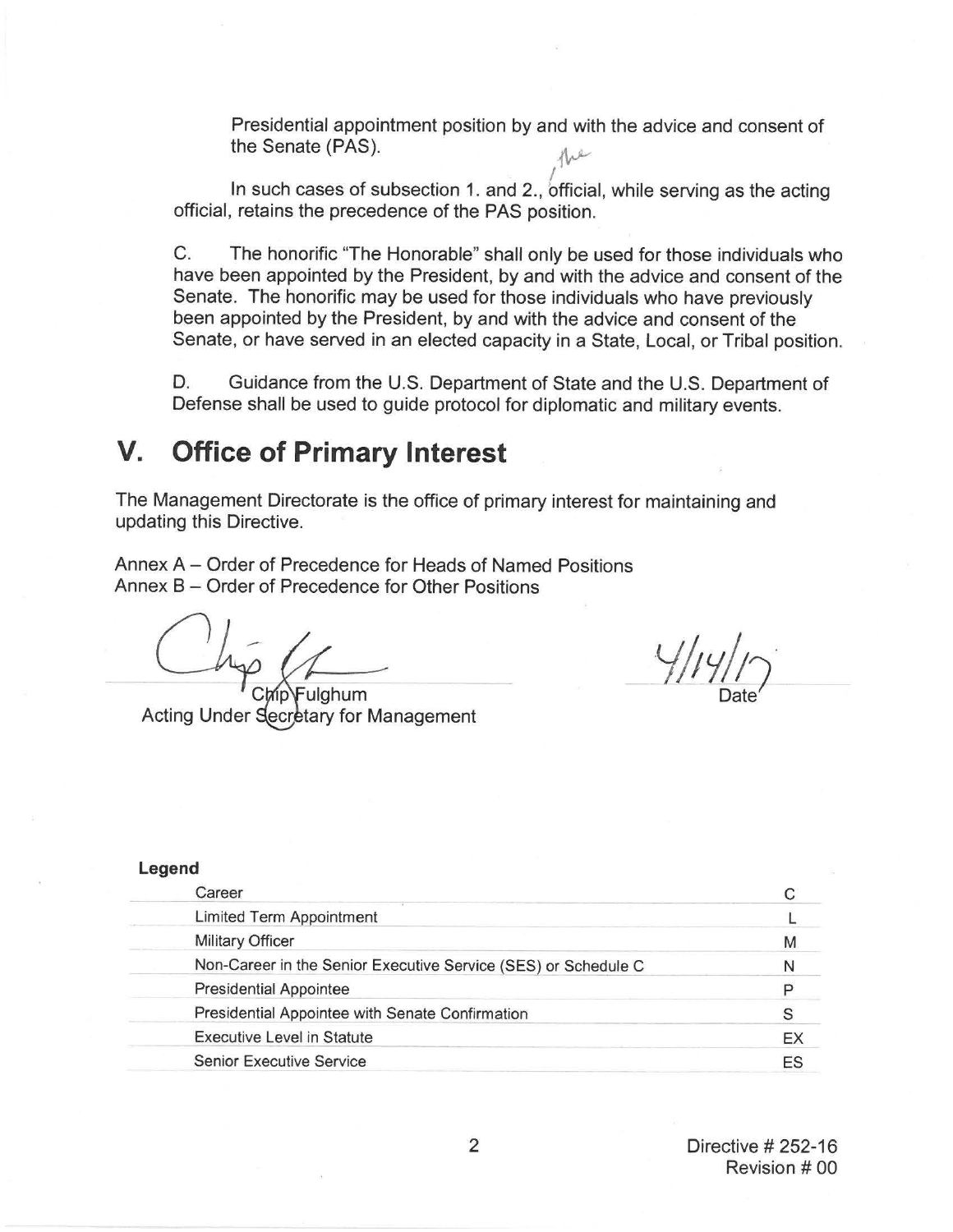ANNEX A ISSUE DATE:

Position

### **DHS ORDER OF PRECEDENCE FOR NAMED POSITIONS**

Status

|                  | <b>Heads of Components and Presidential Appointees</b>                   |               |                 |
|------------------|--------------------------------------------------------------------------|---------------|-----------------|
| 1                | Secretary                                                                | S             | EX <sub>I</sub> |
| $\overline{2}$   | <b>Deputy Secretary</b>                                                  | S             | EX II           |
| 3                | Under Secretary for Management                                           | S             | EX II           |
| 4                | Under Secretary, National Protection and Programs Directorate (NPPD)     | S             | EX III          |
| 5                | Under Secretary, Science and Technology                                  | S             | EX III          |
| 6                | Under Secretary, Intelligence and Analysis                               | S             | EX III          |
| $\overline{7}$   | Under Secretary, Office of Strategy, Policy, and Plans                   | S             | EX III          |
| $\boldsymbol{8}$ | Chief of Staff                                                           | N             | <b>ES</b>       |
| 9                | Administrator, Federal Emergency Management Agency (established 1979)    | $\mathsf S$   | EX II           |
| 10               | Commissioner, U.S. Customs and Border Protection (established 1789)      | $\mathsf S$   | EX III          |
| 11               | Commandant of the Coast Guard (established 1790)                         | M             |                 |
| 12               | Director, U.S. Secret Service (established 1865)                         | C/P           | <b>ES</b>       |
| 13               | Director, U.S. Citizenship and Immigration Services (established 1891)   | ${\mathsf S}$ | EX III          |
| 14               | Administrator, Transportation Security Administration (established 2001) | S             | EX IV           |
| 15               | Director, U.S. Immigration and Customs Enforcement (established 2003)    | S             | EX IV           |
| 16               | <b>General Counsel</b>                                                   | S             | EX IV           |
| 17               | <b>Chief Financial Officer</b>                                           | S             | EX IV           |
| 18               | <b>Inspector General</b>                                                 | S             |                 |
| 19               | Deputy Administrator, Federal Emergency Management Agency (FEMA)         | S             | EX III          |
| 20               | Deputy Administrator for Protection and National Preparedness, FEMA      | S             | EX III          |
| 21               | Assistant Secretary, Legislative Affairs                                 | P             | EX IV           |
| 22               | Assistant Secretary, Public Affairs                                      | P             | EX IV           |
| 23               | Assistant Secretary, Health Affairs                                      | P             | EX IV           |
| 24               | Assistant Secretary, International Affairs                               | $\mathsf{N}$  | ES              |
| 25               | Assistant Secretary, Partnerships and Engagement                         | $\mathsf{N}$  | ES              |
| 26               | Assistant Secretary, State and Local Law Enforcement                     | N             | ES              |
| 27               | Assistant Secretary for Infrastructure Protection, NPPD                  | P             | ES              |
| 28               | Assistant Secretary for Cybersecurity and Communications, NPPD           | N             | ES              |
| 29               | Officer, Civil Rights and Civil Liberties                                | P             | ES              |
| 30               | Director, Domestic Nuclear Detection Office                              | P             | ES              |
| 31               | Citizenship and Immigration Services Ombudsman                           | $\mathsf{N}$  | ES              |
| 32               | <b>Chief Privacy Officer</b>                                             | $\mathsf{N}$  | ES              |
| 33               | Director, Federal Law Enforcement Training Center                        | $\mathsf C$   | ES              |
| 34               | Director, Office of Operations Coordination                              | $\mathsf C$   | ES              |
| 35               | <b>Executive Secretariat</b>                                             | N             | ES              |